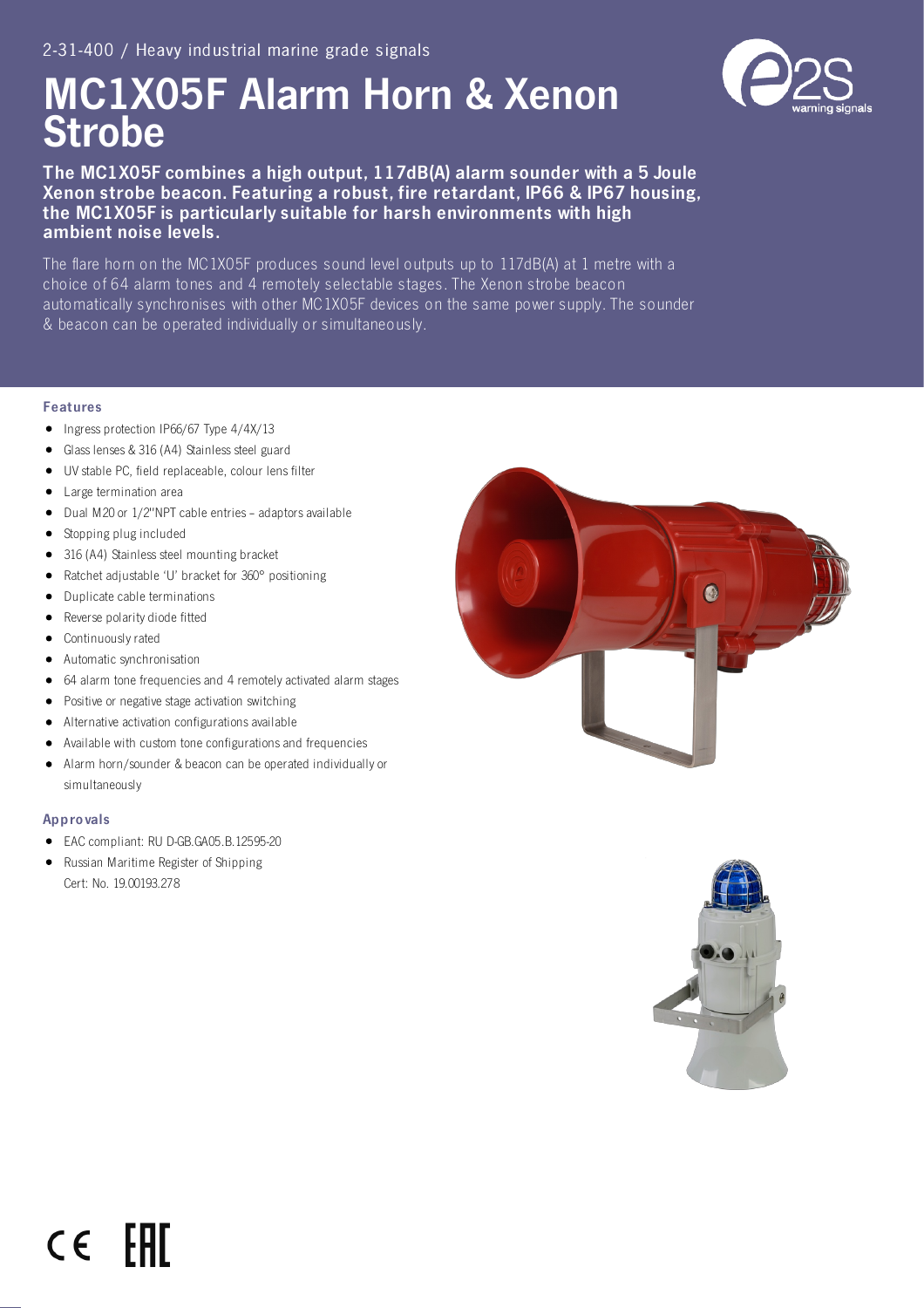

## **Specification**

## Alarm Horn

| Sounder: |  |
|----------|--|
|          |  |

| ouunuer.                |                                                                                                   |
|-------------------------|---------------------------------------------------------------------------------------------------|
|                         | Maximum output: 117dB(A) @ 1 m +/-3dB<br>$[108dB(A) \t@ 10ft/3m +/- 3dB]$                         |
| Nominal output:         | 114dB(A) @ 1m +/-3dB<br>$[103dB(A) \t@ 10ft/3m] +/- 3dB$                                          |
| No. of tones:           | 64 (UKOOA / PFEER compliant)                                                                      |
| No. of stages:          | 4                                                                                                 |
| Volume control:         | Full range control                                                                                |
| Effective range:        | 108m/355ft @ 1KHz                                                                                 |
| Stage switching:        | Negative, positive, voltage free                                                                  |
| Xenon Strobe<br>Beacon: |                                                                                                   |
| Energy:                 | 5 Joules (5Ws)                                                                                    |
| Flash rate:             | $1Hz(60$ fpm $)$                                                                                  |
| Peak Candela:           | $500,000$ cd - calculated from energy (J)                                                         |
| Eff. Intensity cd:      | $250 \text{ cd}$ – calculated from energy (J)                                                     |
| Peak Candela:           | $39,463$ cd* – measured ref. to I.E.S.                                                            |
| Eff. Intensity cd:      | 120 cd* - measured ref. to I.E.S.                                                                 |
| Lens colours:           | Amber, Blue, Clear, Green, Magenta, Red & Yellow                                                  |
| General:                | Ingress protection: IP66 & IP67 Type 4/4X/13                                                      |
| Enclosure<br>material:  | High impact UL94 V0 & 5VA FR ABS                                                                  |
| Enclosure colour:       | Grey (RAL7038) or Red (RAL3000                                                                    |
| Dome material:          | Borosilicate glass                                                                                |
| Lens colour filter:     | Field replaceable UV stable PC                                                                    |
| Lens guard:             | 316 (A4) Stainless steel                                                                          |
| Cable entries:          | $2 \times M20$ ; 1 x M 20 & 1 $\times$ 1/2"NPT; 2 $\times$ 1/2"NPT<br>supplied with blanking plug |
| Terminals:              | $0.5 - 2.5$ mm <sup>2</sup> (20-14 AWG)                                                           |
| Line monitoring:        | Diode polarized for use in supervised circuits                                                    |
| Operating temp:         | -40 to +66 $^{\circ}$ C [-40 $^{\circ}$ to +151 $^{\circ}$ F]                                     |
| Storage temp:           | -40 to +70°C [-40° to +158°F]                                                                     |
|                         | Relative humidity: 95% at 20°C [68°F]                                                             |
| Weight:                 | DC: 3.00kg/6.6lbs AC:3.50kg/7.7lbs                                                                |
|                         | *Candela measurements representative of performance with clear lens                               |

## Part Co des

| Variable:                                    |                                                                       | Identifier: Description:                                                                                   |  |  |  |
|----------------------------------------------|-----------------------------------------------------------------------|------------------------------------------------------------------------------------------------------------|--|--|--|
| Product type:                                | MC1X05                                                                | Combined alarm horn sounder & Xenon strobe                                                                 |  |  |  |
| Type:                                        | F                                                                     | Flare re-entrant horn                                                                                      |  |  |  |
| Voltage:                                     | AC115<br>AC230<br><b>DC012</b><br>DC024<br><b>DC048</b>               | 115V ac 50/60Hz<br>230V ac 50/60Hz<br>12V dc (10-14Vdc)<br>24V dc (20-28Vdc)<br>48V dc (42-54Vdc)          |  |  |  |
| Cable entries: [e]                           | A<br>B<br>C                                                           | $M$ $20x1.5$ & $1/2$ " NPT<br>M20x1.5 & M20x1.5 (Default)<br>1/ <sub>2</sub> " NPT & 1/ <sub>2</sub> " NPT |  |  |  |
| Stopping plug<br>material: [m]               | N                                                                     | Nylon                                                                                                      |  |  |  |
| Bracket & Guard:<br>[s]                      | 1<br>3                                                                | 316 (A4) Stainless Steel<br>316 (A4) Stainless Steel with Equipment tag                                    |  |  |  |
| Approvals:                                   | A1                                                                    | CE, EAC, RMRS                                                                                              |  |  |  |
| Enclosure: [x]                               | G<br>R                                                                | Grey (RAL7038)<br>Red (RAL3000)                                                                            |  |  |  |
| Lens colour: [y]                             | A, B, C<br>G. M. R. Y                                                 | Amber, Blue, Clear<br>Green, Magenta, Red, Yellow                                                          |  |  |  |
| Accessories:<br>SP65-0001-A4<br>SP65-0002-A4 | Pole Mount Bracket Kit 2" St/St A4 (316)<br>Sunshade - St/St A4 (316) |                                                                                                            |  |  |  |

## Current Co nsumptio n

| Product<br>Version: | Nominal<br>Voltage: | Voltage<br>Range:  | <b>Beacon</b><br>Current: | Horn<br>Current:   |
|---------------------|---------------------|--------------------|---------------------------|--------------------|
| DC012               | 12V dc              | 10-14V dc          | 550 <sub>m</sub> A        | 280mA              |
| DC024               | 24V dc              | 20-28V dc          | 300 <sub>m</sub> A        | 224mA              |
| DC048               | 48Vdc               | 42-54V dc          | 180 <sub>m</sub> A        | 122mA              |
| AC115               | 115Vac              | ±10% 50/60Hz 140mA |                           | 100 <sub>m</sub> A |
| AC230               | 230V ac             | ±10% 50/60Hz 55mA  |                           | 64 <sub>m</sub> A  |

\*Candela measurements representative of performance with clear lens at optimum voltage